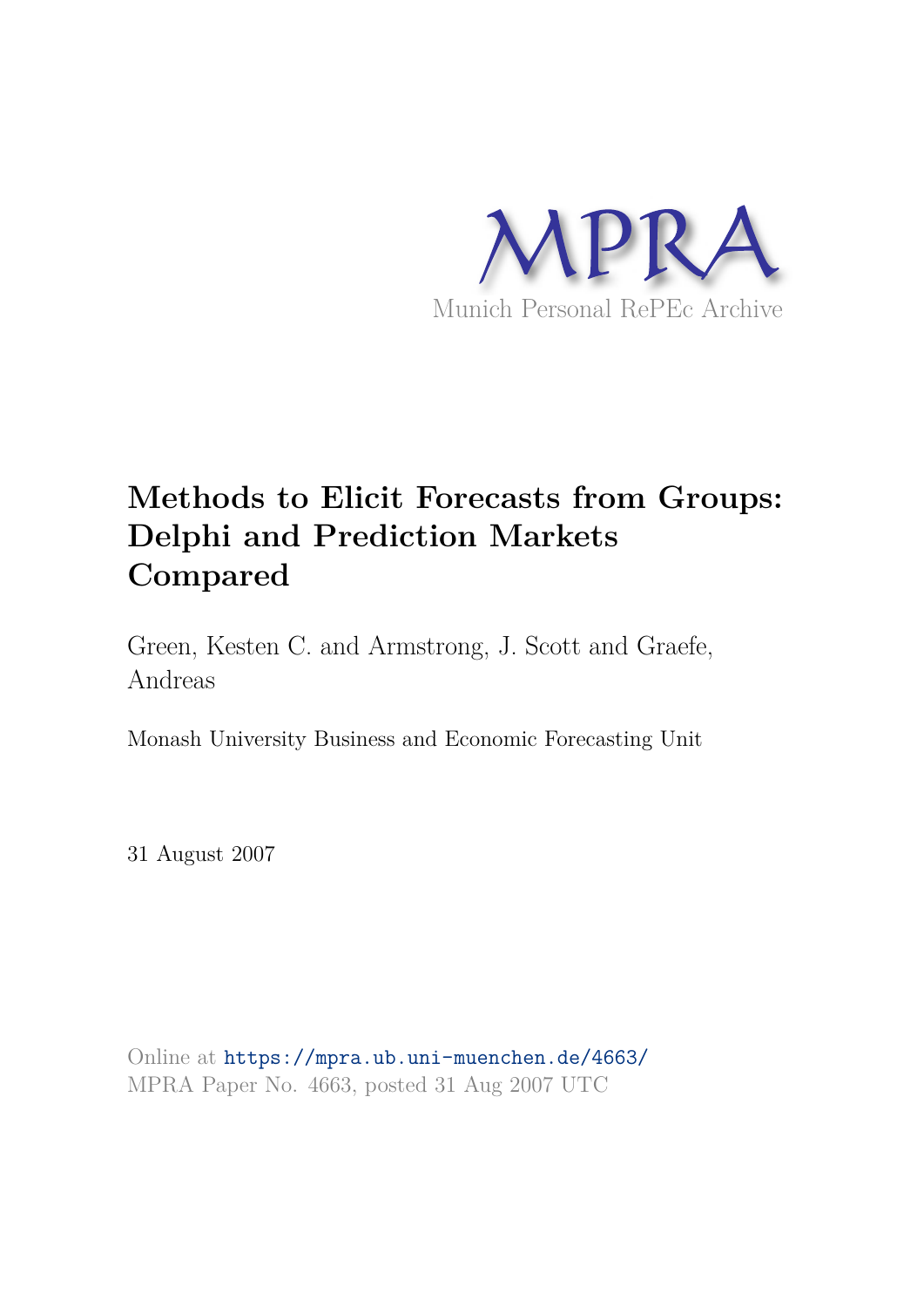#### **Methods to Elicit Forecasts from Groups: Delphi and Prediction Markets Compared**

Kesten C. Green Business and Economic Forecasting Unit, Monash University, kesten@kestencgreen.com

> J. Scott Armstrong, The Wharton School, University of Pennsylvania armstrong@wharton.upenn.edu

Andreas Graefe Institute for Technology Assessment and Systems Analysis, Research Center (Forschungszentrum) Karlsruhe graefe@itas.fzk.de

Forthcoming in *Foresight: The International Journal of Applied Forecasting* (Fall 2007)

August 31, 2007

#### **Abstract**

Traditional groups meetings are an inefficient and ineffective method for making forecasts and decisions. We compare two structured alternatives to traditional meetings: the Delphi technique and prediction markets. Delphi is relatively simple and cheap to implement and has been adopted for diverse applications in business and government since its origins in the 1950s. It can be used for nearly any forecasting, estimation, or decision making problem not barred by complexity or ignorance. While prediction markets were used more than a century ago, their popularity waned until more recent times. As a consequence there is less evidence on their validity. Prediction markets need many participants. They need clear outcomes in order to determine participants' pay-offs. Even so, relating their knowledge to market prices is not intuitive to everyone and constructing contracts that will provide a useful forecast may not be possible for some problems. It is difficult to maintain confidentiality with markets and they are vulnerable to manipulation. Delphi is designed to reveal panelists' knowledge and opinions via their forecasts and the reasoning they provide. This format allows testing of knowledge and learning by panelists as they refine their forecasts. Such a process does not happen explicitly in prediction markets and may not happen at all. The reasoning provided as an output of the Delphi process is likely to be reassuring to forecast users who are uncomfortable with the "black box" nature of prediction markets. We consider that, half a century after its original development, Delphi is greatly under-utilized.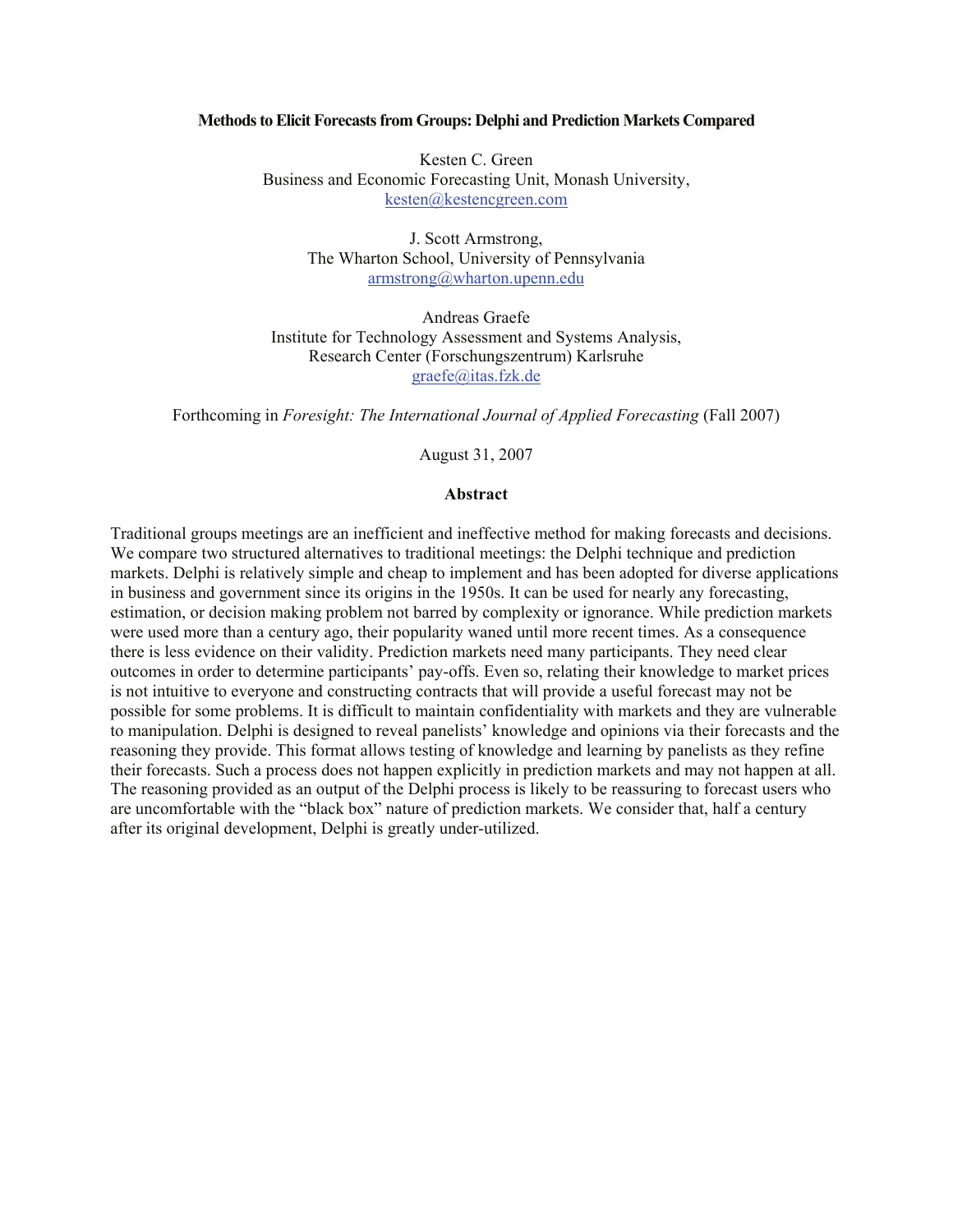Much can be done to improve upon traditional group meetings. As Armstrong (2006) showed, it is difficult to think of a structured approach that would not improve on the predictions and decisions made in traditional meetings.

Rowe (2007) presents evidence that, in comparison with traditional meetings, the Delphi technique can improve forecasting and decision making. How does it do that? If conducted properly, Delphi greatly improves the chances of obtaining unbiased estimates and forecasts that take full account of the knowledge and judgment of experts. A third method for aggregating individual judgments, prediction markets, is based on the idea that markets provide forecasts by giving people an opportunity to benefit financially or otherwise by buying, or selling, when the current price seems too low, or high, given the knowledge they possess. The market price thus reveals the aggregate knowledge of market participants. We discuss the relative merits of Delphi and prediction markets.

# **How Delphi Has Been Used**

The Delphi procedure has been around since the 1950s. To assess its use, we conducted a Google search for "Delphi AND (predict OR forecast)". This yielded 805 unique sites out of a total of 1.4 million, showing that some people have paid attention.

Using the same keywords, we conducted searches in the Social Sciences Citation Index and the Science Citation Index Expanded to assess what has been happening to researcher interest in Delphi over the years. We identified altogether 65 relevant items; 1 from the 1960s, 8 from the 1970s, 3 from the 1980s, 21 from the 1990s, and 32 so far this decade.

When we searched for "Delphi forecast of" and "Delphi forecasts of", we found 42 unique applications of the Delphi technique. Most of them (43%) were business applications. These included forecasts for:

- the Argentine power sector
- broadband connections
- dry bulk shipping
- leisure pursuits in Singapore
- rubber processing
- Irish specialty foods, and
- oil prices.

Forecasts of technology were also popular (36%), these included forecasts about intelligent vehiclehighway systems, industrial robots, intelligent internet, and technology in education. Finally, 21% of applications were concerned with broader social issues such as the "urban future" of Nanaimo in British Columbia, and the future of law enforcement.

We also found nearly 4,000 unique items using a Google Scholar search for the single word Delphi in titles. This suggests that the technique is used more widely than just for forecasting.

We have ourselves employed Delphi for problems ranging from forecasting prisoner number, to choosing between regional development options, to predicting outcomes of political elections, to deciding which applicants should be hired for academic positions, to predicting how many meals to order at conference luncheons.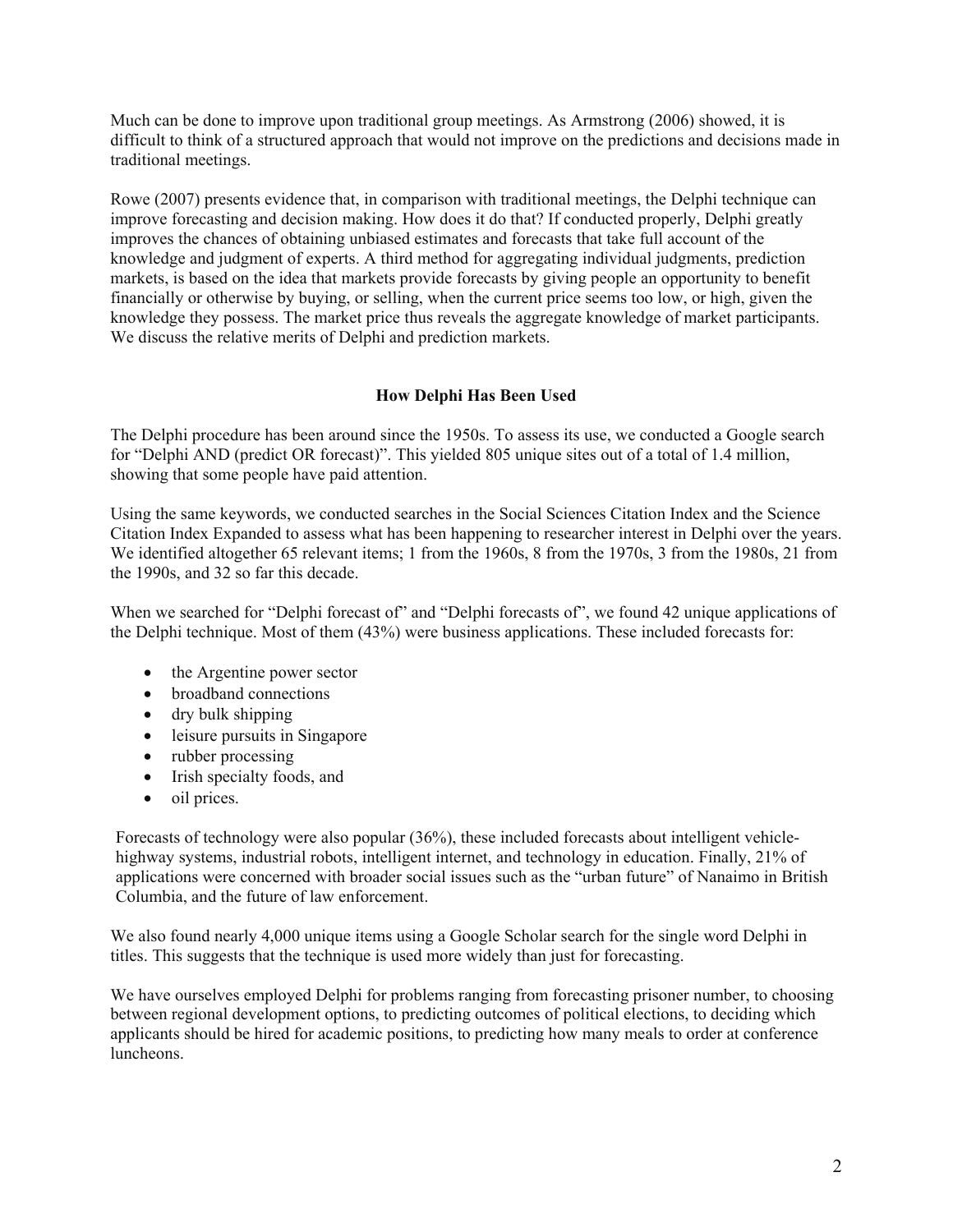# **How Delphi Might Be Used**

Delphi can be used for nearly any problem involving forecasting, estimation, or decision making—as long as complexity and ignorance do not preclude the use of expert judgment. In short, it could be used to replace most face-to-face meetings other than those involving negotiations or selling.

The issue of ignorance is important. If the individuals in a group are misinformed about a topic, the use of Delphi will, like a traditional group meeting, add only confidence to their ignorance. However, uncovering disparity among the experts might help to alert decision makers to this problem. For example, in a Delphi study of economic growth, support for higher education was believed to be a positive factor by most participants, while a small minority claimed it was negative. This issue should have been decided by reference to the research literature rather than by asking experts.

People are not good at thinking through complex situations, such as those that involve several rounds of interactions with others. Green and Armstrong (2007) showed that unaided experts are unable to provide valid forecasts about the outcomes of negotiations and other conflict situations. The Delphi process cannot improve forecasts when the individual panelists are incapable of providing valid forecasts.

With Delphi, experts are asked to provide reasons for their forecasts, and to respond to the forecasts and justifications given by the other experts. In our experience, this record of argumentation among experts is attractive to those clients who are skeptical of forecasts from a statistical model. Hoffmann et al. (2007) observed that the findings of their survey of expert opinions on the distribution of food-borne illnesses in the US were met with skepticism until their audiences saw the list of expert participants.

Rowe (2007) indicates that Delphi can be expensive; but is it expensive in comparison with traditional group meetings? We like the taxi-meter solution to meetings: Each person attending a meeting enters a billing rate into a computer and the computer shows the mounting cost as the meeting grinds on.

When high expert status is not needed to help sell the forecasts, only modest expertise is required. This means that expenses can be kept low and that forecasts can be made rapidly.

Freeware for conducting Delphi sessions is available at forecastingprinciples.com (under Software). When the forecast question is clear and panelists are cooperative, the software helps the administrator to complete a session in quick time. The software is used to compile questions, store a list of potential panelists and their email addresses, send appeals to panelists, and compile responses. The software also provides guidance on how to use Delphi. The forecastingprinciples.com directors continue to increase the flexibility of the Delphi software to allow greater customization.

One way to reduce the cost of traditional group meetings is to use Delphi procedures within the meeting, a process known as *Mini-Delphi* or *estimate-talk-estimate*. This also helps to ensure that people provides their estimates during the "meeting." To further speed up traditional meetings, Gordon and Pease (2006) developed *Real-Time Delphi,* a web-based approach that automatically aggregates participants' judgments and allows them to reassess their positions. Real-Time Delphi appears promising, but it has not yet been evaluated.

## **Delphi vs. Prediction Markets**

In recent years, there has been a resurgence of interest in prediction markets, which were quite popular in the late-1800s and early-1900s (Rhode and Strumpf 2004). In her *Businessweek* article, King (2006) claimed that at least 25 companies had started to experiment with prediction markets. Prediction market forecasts have proved to be accurate in limited tests to date. An internal market at Hewlett-Packard on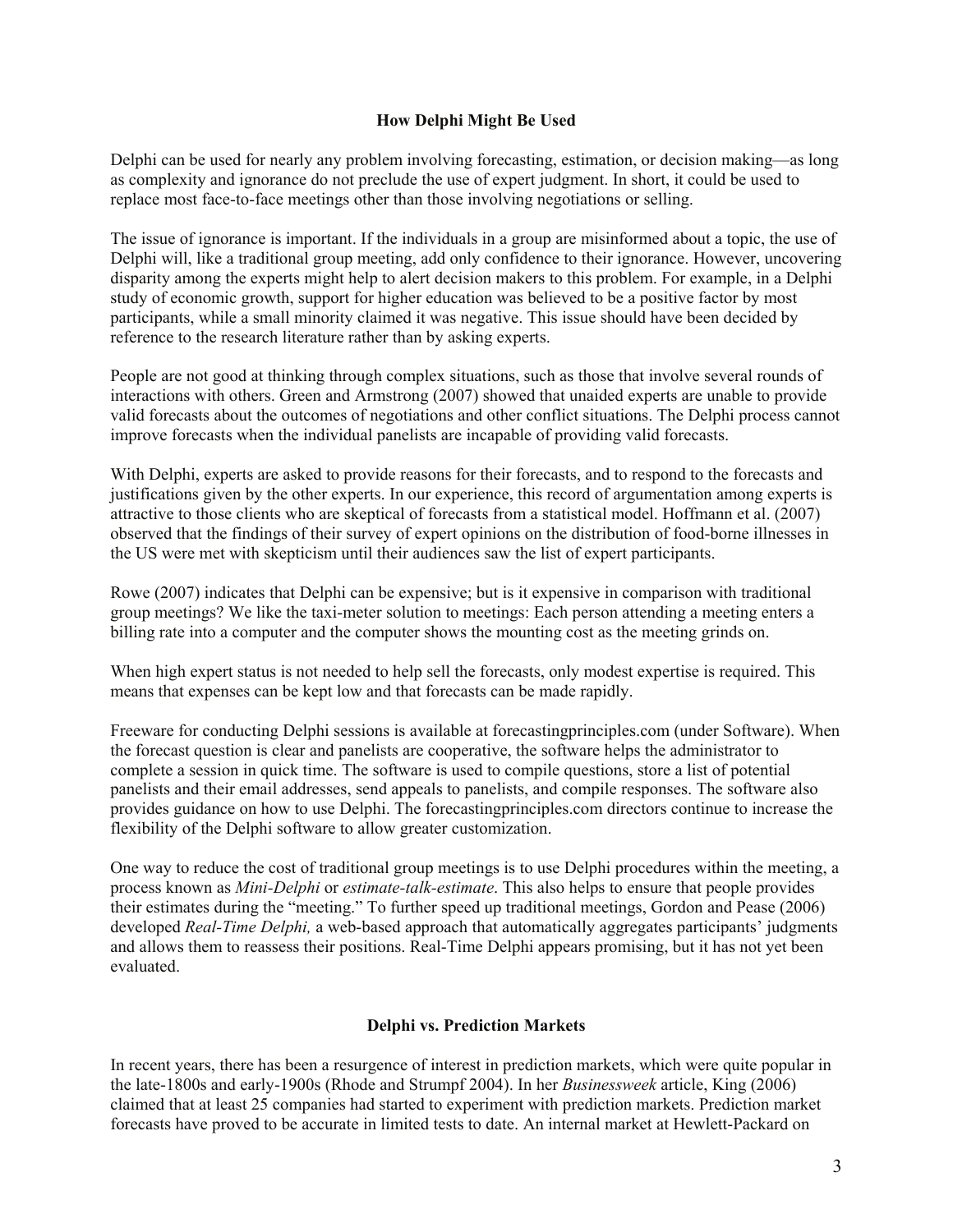future product sales, for example, beat the official forecasts of the company in 6 out of 8 events (Chen & Plott 2002). Researchers are also doing more in this area and in response to this interest the *Journal of Prediction Markets* was launched in 2007.

Participants in prediction markets buy and sell contracts. These contracts promise a payoff if an event occurs. In their entry on prediction markets for the *New Palgrave Dictionary of Economics (2nd ed.)*, Wolfers and Zitzewitz (2006) provided a useful summary of the method. They tabulated three different types of contract—binary option, index futures, and spread betting—each designed to provide a different kind of forecast. In the case of a binary option market, the price at which a contract most recently traded (or an average of the most recent prices) is interpreted as the market's assessment of the probability that the event will occur. For example, if a contract will pay \$1 in the event of Britain withdrawing more than 50% of her troops from Iraq before the end of 2007 and nothing otherwise and the contract last traded at 22 cents, then the market's assessment is that the likelihood of that event is 0.22.

Prediction markets are similar to Delphi in that they are both methods for aggregating diverse opinions. The relationship is illustrated by the Methodology Tree at forecastingprinciples.com. Although both provide forecasts that are more accurate than those from unstructured group meetings, there is no empirical evidence on the relative accuracy of forecasts from the two methods and the relative effects of different conditions.

Using a prediction market requires that the situation's outcome will eventually be known. Without a clear outcome, such as the percentage of votes gained by a candidate, the sales figures for a given time period, or the annual growth in GDP, participants could not be appropriately rewarded or punished.

Delphi seems to have these advantages over prediction markets:

- 1. It can be used for a much broader range of problems, since there is no need to judge the outcome of a situation in order to determine pay-offs for participants.
- 2. Many people lack the understanding of how markets work or how to translate their expectations into market prices. It is easier for people to reveal their opinions in Delphi.
- 3. It can be challenging, if not impossible, to formulate some problems as contracts in prediction markets. It is easier to address complex issues and to obtain predictions by asking direct questions of a Delphi panel.
- 4. It is easier to maintain confidentiality with Delphi. For markets, it may be morally objectionable to benefit from trading on the outcome of critical issues. For example, the policy analysis market set up by the DARPA to predict events like regime changes in the Middle East or the likelihood of terrorist attacks was cancelled one day after it was announced (Looney 2004). Concerns may also arise over the use of markets within businesses, for example to decide who to hire or fire, or where the forecast may de-motivate participants who are also employees of the business.
- 5. Prediction markets are vulnerable to speculative attacks mounted in order to manipulate the results. A Delphi administrator, on the other hand, can choose panelists who are likely to reveal their true beliefs and exclude extreme values from the calculation of the Delphi forecast either directly or by calculating a median rather than a mean.
- 6. The opportunity to provide comments or reasons for judgments allows Delphi participants to introduce new ideas into the discussion. And the transparent exchange of knowledge allows experts to learn while participating in the Delphi process.
- 7. The transparent exchange of knowledge reveals information that has already been taken into account. This helps Delphi panels avoid two undesirable features of predictions markets: the inefficiency of each participant independently searching for information, and *cascades*. A cascade is a cumulative and excessive price movement that occurs when some participants, assuming that a shift in price is due to new information, react; and then others react to the reactions.